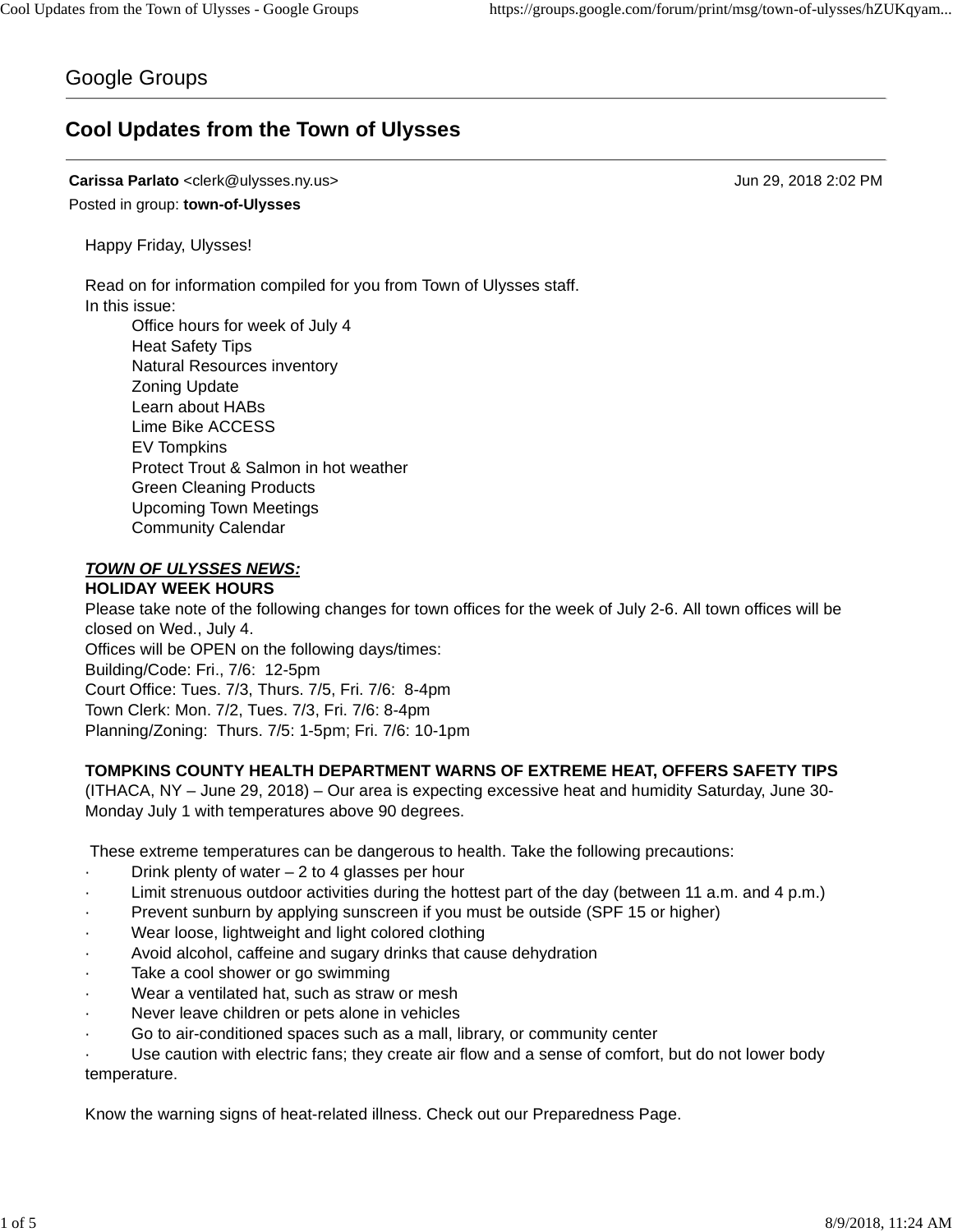Heat stroke is most serious. Signs and symptoms include an extremely high body temperature above 103 degrees; hot, dry, red skin; rapid pulse; loss of alertness; confusion; rapid and shallow breathing and unconsciousness. Call 911 immediately and cool the person quickly.

Heat exhaustion is a milder form of heat related illness and is characterized by heavy sweating, paleness, muscle cramps, tiredness, weakness, dizziness, headache, nausea and vomiting, cool clammy skin, fainting. Move the person to a cool place, loosen clothes and apply cool, wet cloths.

If you see someone showing these symptoms, move the person to a cool place, loosen their clothes and apply cool, wet cloths.

Additional links:

- For general information: TompkinsCountyNY.gov/health/summer/heat.
- National Weather Service heat safety tips: weather.gov/safety
- Red Cross heat safety tips: RedCross.org: How to prepare for emergencies.
- National Weather Service Ithaca forecast page: weather.gov/bgm

Visit the Health Department online, TompkinsCountyNY.gov/health. Follow us on Facebook at Facebook.com/TompkinsPublicHealth and Twitter at @TompkinsHealth.

Additionally, the Tompkins County Public Library is a cool space where you can get some respite from the heat. TCPL is open till 6:00pm Friday, 9:30am to 5:00pm Saturday, and opens again on Monday from 9:30am to 8:30pm.

#### **NATURAL RESOURCES INVENTORY**

Cornell Cooperative Extension of Tompkins County compiled this Natural Resources Inventory for the town. It will help Ulysses reach its goal of being a NYS Certified Climate Smart Community in order to help adapt to a changing climate and enable access to grant funding.

#### **ZONING UPDATE**

The town has been working on updating its zoning law to bring it into compliance with the comprehensive plan. The town board has begun looking at the drafts prepared with various committee inputs. Before the town board can vote the zoning into law, a public hearing will be held. View current draft zoning documents here: http://www.ulysses.ny.us/boards/zoning-update/currentdraft/

#### *TOWN AFFILIATES:*

#### **LEARN about HABs**

Join the Community Science Institute Saturday, June 30th from 1:00 - 2:30 PM at the Ithaca Youth Bureau to learn more about cyanobacteria, the source of Harmful Algal Blooms (HABs) in our lakes.

Did you know that they've been around much longer than our lake itself and almost since the early days of life on Earth? Who are these curious creatures and why are we concerned about the recent massive blooms of them in Cayuga Lake?

We'll take you through the basics with a couple of interactive activities including collecting a sample from the lake and looking at it under the microscope. We'll also try our hand at drawing and illustrating what we find!

Offered in collaboration with Ithaca Youth Bureau.

RSVPs are recommended but not required.

Contact Claire Weston at claire.weston@communityscience.org or 607-257-6606 with questions and to RSVP. This program can be suitable for all ages! In your RSVP please provide children's ages so that we can better design our curriculum.

Friend on Facebook (https://www.facebook.com/CommunityScience/?ref=bookmarks) Follow on Twitter (https://twitter.com/?lang=en)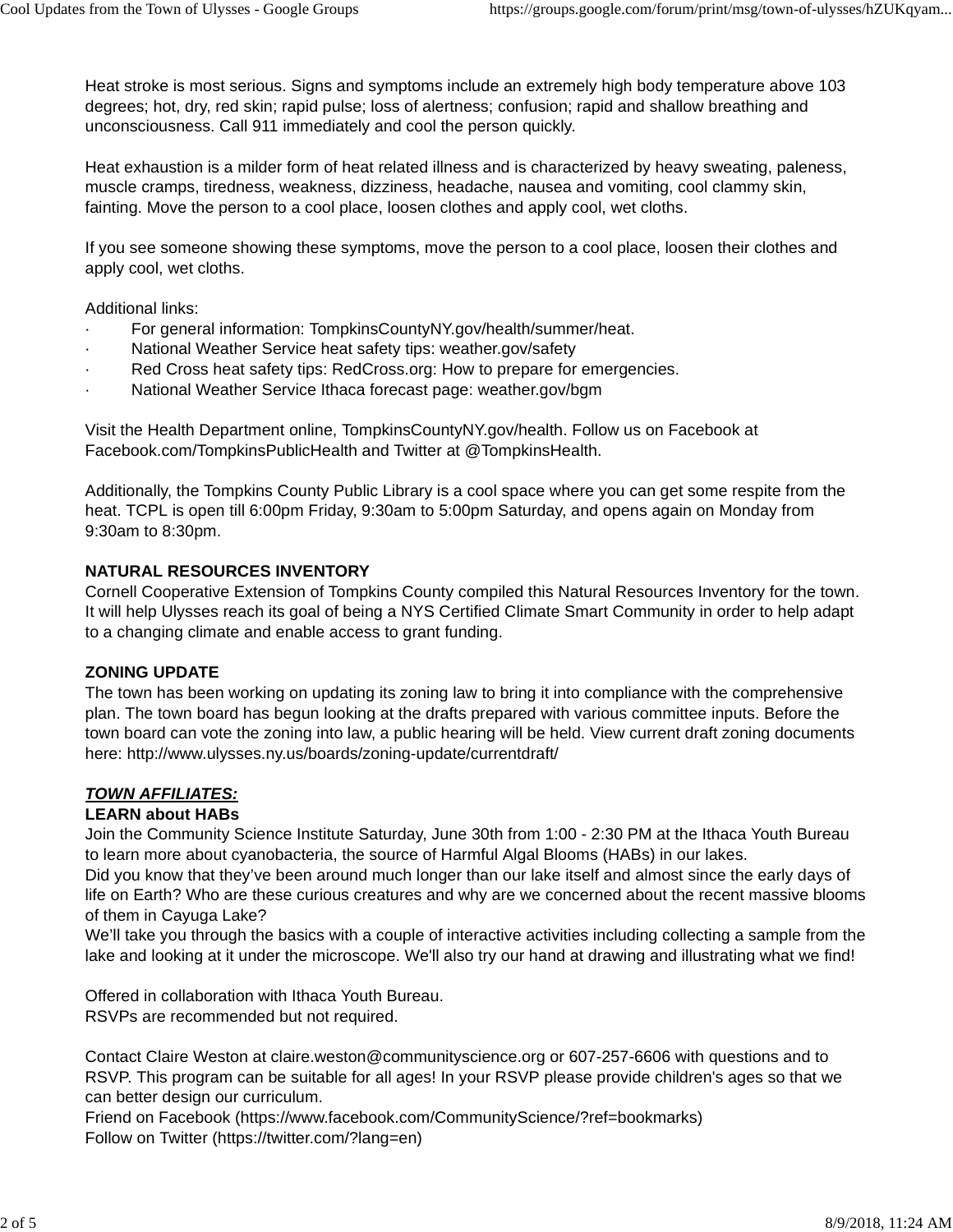Follow on Instagram (https://www.instagram.com/communityscienceinstitute/) View our Database (http://database.communityscience.org/)

#### *TOMPKINS COUNTY:* **LIMEBIKE ACCESS**

LimeBike is a new bike sharing transportation system, one that is low-cost, emission-free and uses public space more equitably and efficiently than a transportation system that relies heavily on privately owned cars. The ITCTC is cooperating with LimeBike and other community transportation partners (BikeWalkTompkins, Way2Go, City of Ithaca, etc.) during the adjustment period to make LimeBike work effectively.

Lime Access is a program that increases access to Ithaca's newest transportation system for people without smartphones, bank cards, or people who live in a low income household. Lime Access users can text-tounlock bikes, pay in cash, and receive 100 rides of up to 30 mins for \$5. Regardless of the method chosen, activation of Lime Access may take up to 2 business days.

More details can be found at: https://www.bikewalktompkins.org/lime-access/

## **EV (Electric Vehicle) TOMPKINS**

The program, supported by the New York State Energy Research and Development Authority (NYSERDA) as part of the Charge NY initiative, aims to advance the market penetration of EVs in Tompkins County while also providing valuable lessons learned that are scalable and replicable to other communities.

The goal is to double the number of EVs registered in Tompkins County from 310 at the beginning of 2018 to 620 before the end of 2019 by helping to:

\* Facilitate more EV charging installations

- \* Collaborate with industry partners and increase EV inventory at local dealerships
- \* Support and implement EV-ready community strategies
- \* Increase public awareness and EV knowledge by sharing EV information and showcasing the technology To learn more, visit http://www.getyourgreenbacktompkins.org/ev-tompkins/.

Visit the Town Hall's EV charging station in the back of the building.

# *NEW YORK STATE:*

## **FROM THE NYS DEC**

## **Angling Tips to Help Trout and Salmon Beat the Heat**

This spring, trout and trout anglers have benefited from abundant rainfall and cool weather conditions that promote the growth and survival of trout and salmon. However, with the forecast for high temperatures this weekend through next week, it is important to remember that trout and salmon are coldwater sportfish that can experience serious physical stress whenever water temperatures climb above 70° Fahrenheit. Heat stressed fish often seek pockets of cold water created by upwelling groundwater, small feeder streams, or water released from deep reservoirs. These refuges allow trout to avoid or recover from potentially fatal levels of heat stress. You can help by taking the following precautions during your warm weather fishing trips.

• Avoid catch and release fishing for heat stressed trout. Trout already weakened by heat stress are at risk of death no matter how carefully they are handled.

• Don't disturb trout where they have gathered in unusually high numbers. Because these fish are likely to be suffering from heat stress and seeking relief, responsible anglers will not take unfair advantage of their distress.

• Fish Early. Stream temperatures are at their coolest in the early morning.

• Go to Plan B! Have an alternate fishing plan ready in case water temperatures are too high at your intended destination. Consider fishing a waterbody that is less prone to heat stress or fishing for a more heat tolerant species like smallmouth bass.

When fishing tailwaters, such as those below New York City water supply reservoirs, remember that the cooling influence of reservoir releases will not extend as far downstream during periods of intense heat. By paying attention to water temperatures and adapting fishing strategies to changing conditions, anglers can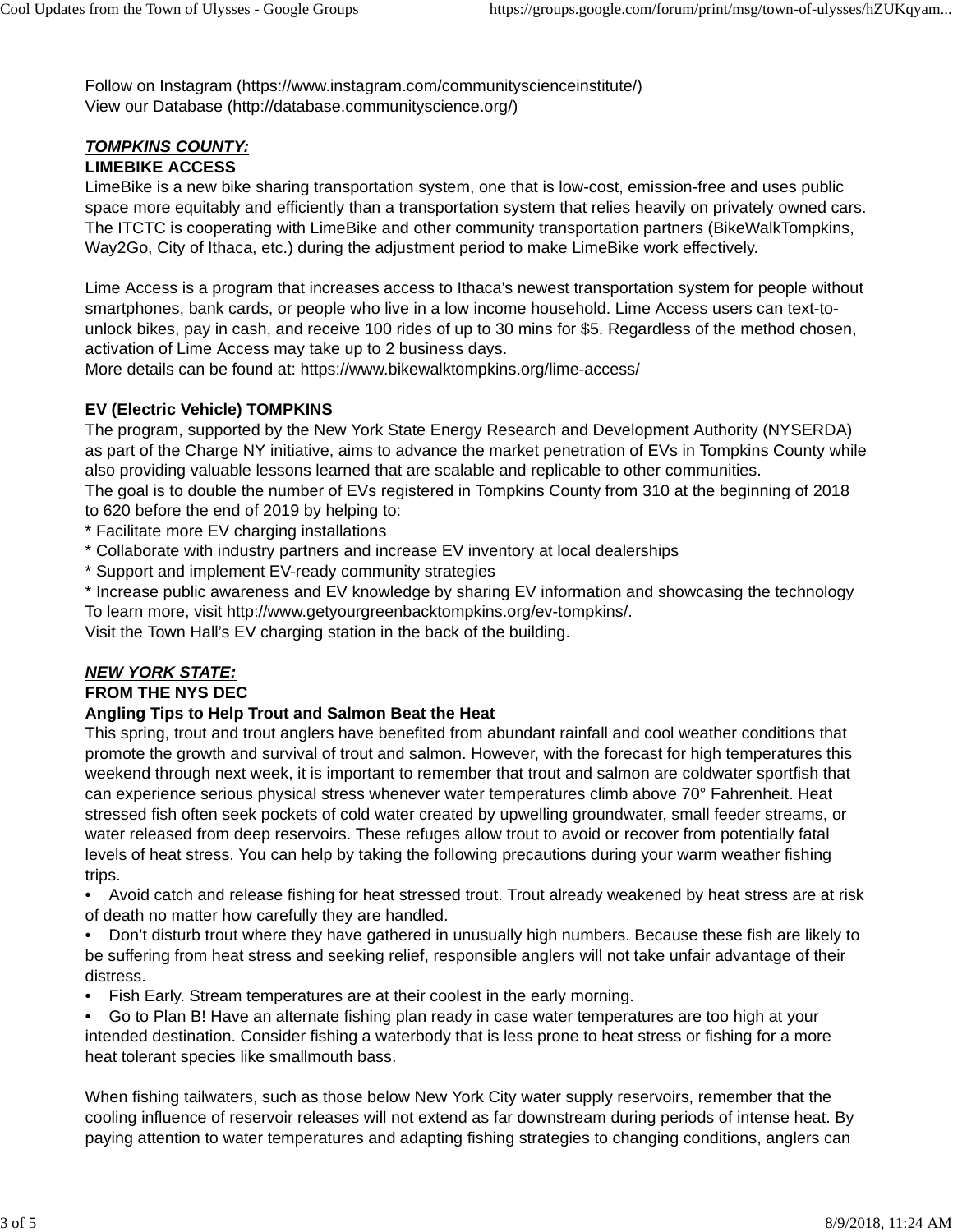help New York State's trout and salmon beat the heat.

### **Green Cleaning at Home**

State agencies are making the switch to green cleaning products, so why don't you! The chemicals in traditional cleaning products and disinfectants may cause health problems, including coughing, wheezing and asthma, as well as eye, nose, throat and skin irritation. In addition, they may adversely affect the environment. Selecting safer cleaning products and limiting the use of disinfectants protects you, your family and the environment.

How do I know if my cleaning product is really green? Check the label for a multi-attribute third-party certification. Most these certifications require products to meet a variety of qualifications such as performance standards, environmental standards, and limitations on certain chemicals known to have adverse health effects. You can also look up the cleaning products you use on the Environmental Work Group's Guide to Healthy Cleaning. This resource ranks cleaning products and provides additional information on product ingredients, so you can easily see greener alternatives to the products you currently use.

Another important aspect of green cleaning is knowing the difference between cleaning and disinfecting. Cleaning removes dirt and grime from surfaces, while disinfecting kills bacteria and other microbes that may be living on surfaces. Disinfecting should be done less frequently than cleaning, so it is important to have cleaners that do not include disinfectants. However, when disinfecting surfaces, be sure to clean the surface beforehand and always follow the instructions on the product label.

Check product labels to find out more about its ingredients. If the label does not list the product's ingredients, check the manufacturer's website. A growing number of cleaning product manufacturers are disclosing their ingredients due to demand from consumers. Pay attention to any warnings on product labels and follow the instructions to minimize the risks associated with the product.

DEC recently released the final policy on Household Cleansing Product Information Disclosure, which requires manufacturers of household cleaning products sold in New York State to disclose the ingredients in their products, as well as other information on their websites beginning in July 2019. More information on the policy can be found on DEC's website.

If you would like to learn more about green cleaning products, check out the NYS Pollution Prevention Institute's presentation on "Clean, Green, and Healthy Cleaners." (PDF)

**UPCOMING TOWN MEETINGS:** (All are open to the public and meet at the Town Hall) All town meetings are held at the town hall at 10 Elm St., Trumansburg, unless noted otherwise. For agendas and other meeting information, click on the event on the calendar here: http://ulysses.ny.us /calendar/?category=Government

## **COMMUNITY CALENDAR:**

Check the community calendar at http://www.ulysses.ny.us/calendar/. You can also submit your own events.

-------------------------------------------------------------------------------------------------------------------------------

Forward this message to anyone else that you think would be interested. We'd love to connect with more residents. To send questions or comments, or be removed from this list, please e-mail clerk@ulysses.ny.us --

Best,

Carissa Parlato, CMC (Certified Municipal Clerk) Ulysses Town Clerk, Tax Collector, Records Manager, Notary Public Office hours: 8am-4pm, M-F (After hours by appt.)